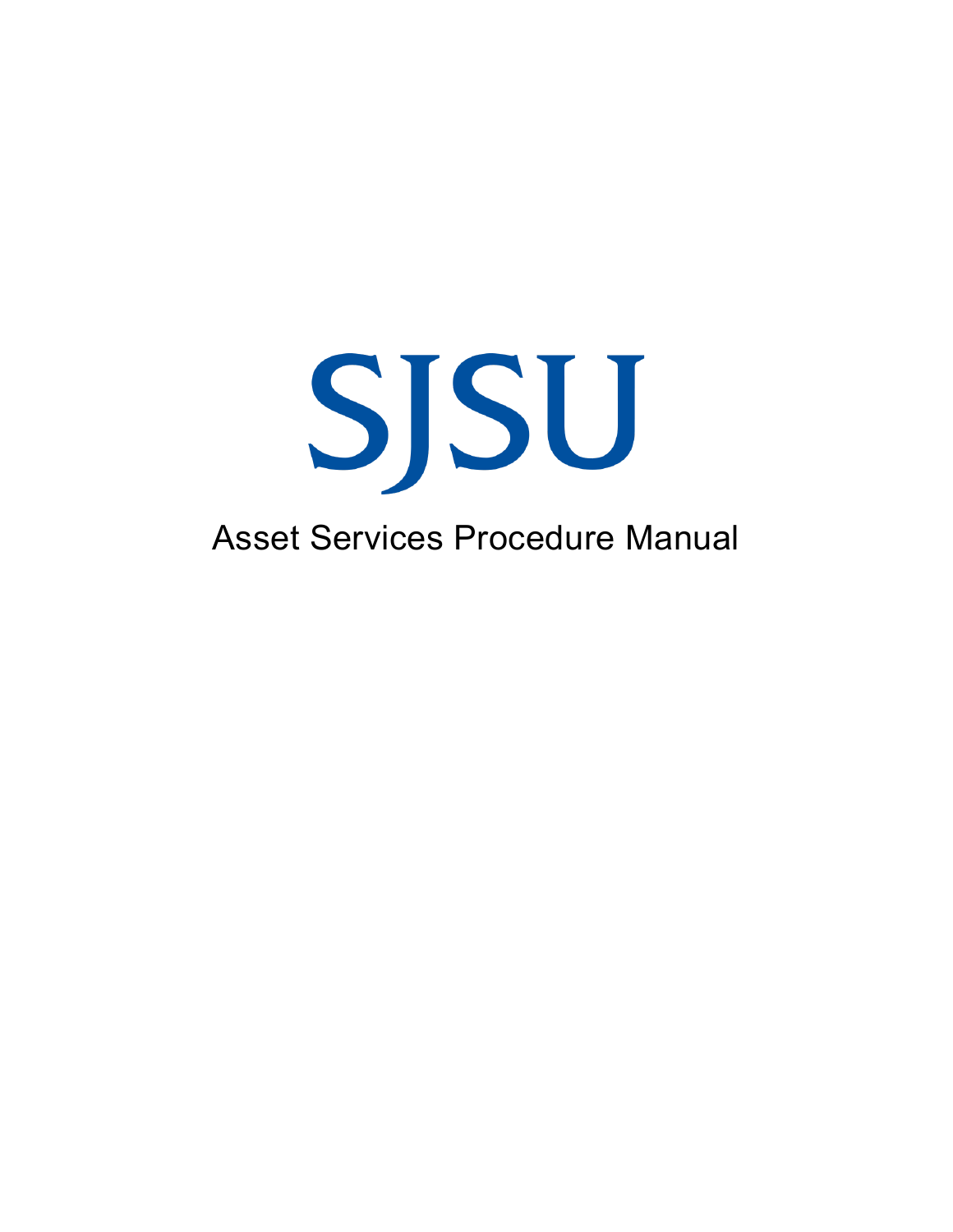# **Table of Contents**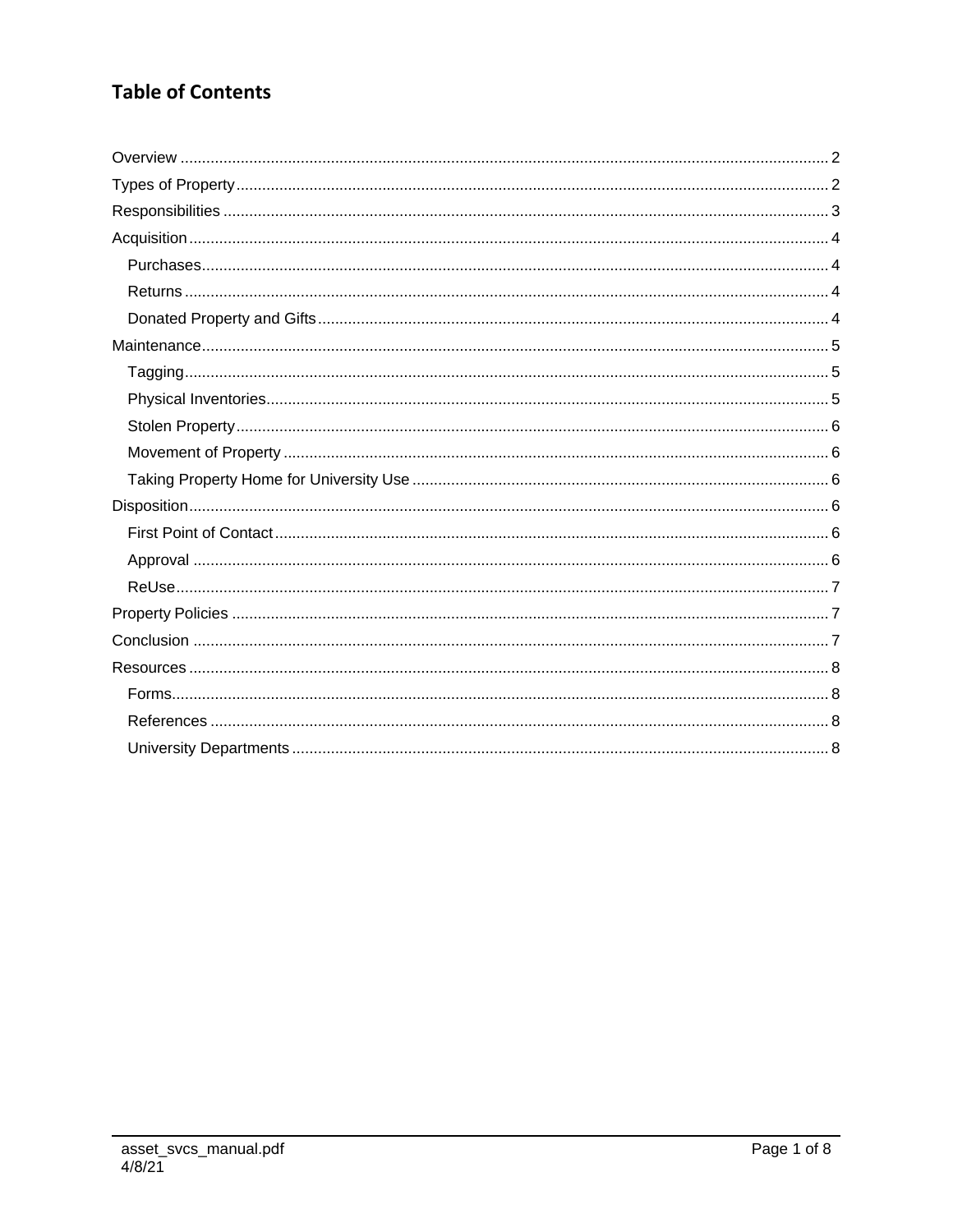## <span id="page-2-0"></span>**Overview**

The university must maintain accurate accounting records and strong internal controls over property in order to accurately reflect capital assets in its financial statements and to protect against loss. The Property Coordinator reports to the [Distribution and Asset Services Manager](https://www.sjsu.edu/fabs/services/assets/contact-us.php) and has primary responsibility for tracking, tagging, inventorying, and coordinating disposal of property.

# <span id="page-2-1"></span>Types of Property

The university tracks the following types of property in its Asset Management system:

- Land and land improvements
- Buildings and building improvements
- Improvements other than buildings
- Infrastructure
- Leasehold improvements
- Construction work in progress
- Works of art
- Library books
- Intangible assets primarily purchased software, this can also include internallydeveloped software, web sites, copyrights, patents, and easements.
- Equipment this is the only type of property that is tagged. The guidance below regarding acquisition and disposal relates mainly to equipment.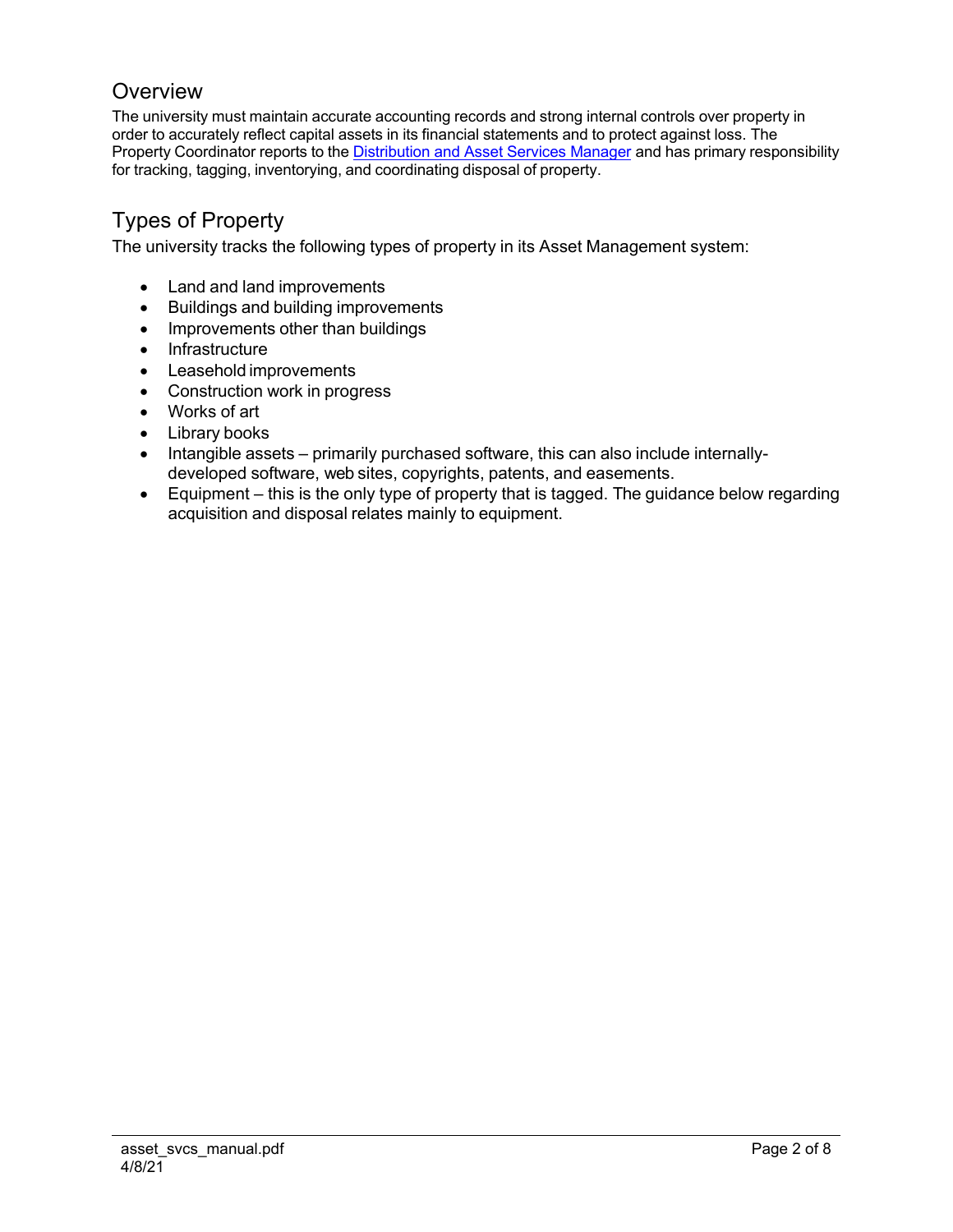# <span id="page-3-0"></span>**Responsibilities**

The following matrix displays the main tasks involving property and the departments responsible for these tasks.

| <b>Task</b>                                                                                                                             | <b>Asset</b><br><b>Services</b><br><b>Property</b><br>Coordinator | <b>Property</b><br><b>Survey</b><br><b>Committee</b> | <b>FD&amp;O</b><br><b>Recycling</b><br>and<br><b>Moving</b><br><b>Services</b> | <b>Contacts &amp;</b><br><b>Procurement</b><br><b>Services</b><br><b>ReUse</b><br>Coordinator | <b>Department</b><br><b>Property</b><br><b>Custodian</b> |
|-----------------------------------------------------------------------------------------------------------------------------------------|-------------------------------------------------------------------|------------------------------------------------------|--------------------------------------------------------------------------------|-----------------------------------------------------------------------------------------------|----------------------------------------------------------|
| Tagging<br>Equipment                                                                                                                    | $\mathsf{X}$                                                      |                                                      |                                                                                |                                                                                               |                                                          |
| Maintaining<br>equipment and<br>safeguard from<br>loss                                                                                  |                                                                   |                                                      |                                                                                |                                                                                               | X                                                        |
| Notifying the<br>Property<br>Coordinator<br>(and University<br>Police Dept. if<br>necessary) of<br>changes in<br>equipment<br>inventory |                                                                   |                                                      |                                                                                |                                                                                               | X                                                        |
| Maintaining<br>records of<br>equipment<br>taken off-<br>campus                                                                          |                                                                   |                                                      |                                                                                |                                                                                               | X                                                        |
| Conducting<br>physical<br>inventory of<br>equipment                                                                                     | X                                                                 |                                                      |                                                                                |                                                                                               |                                                          |
| First point of<br>contact for<br>disposal                                                                                               | X                                                                 |                                                      |                                                                                |                                                                                               |                                                          |
| Authorizing<br>disposal of<br>property                                                                                                  |                                                                   | X                                                    |                                                                                |                                                                                               | X                                                        |
| Recycling and<br>moving<br>property                                                                                                     |                                                                   |                                                      | X                                                                              |                                                                                               |                                                          |
| Selling<br>Property                                                                                                                     |                                                                   |                                                      |                                                                                | X                                                                                             |                                                          |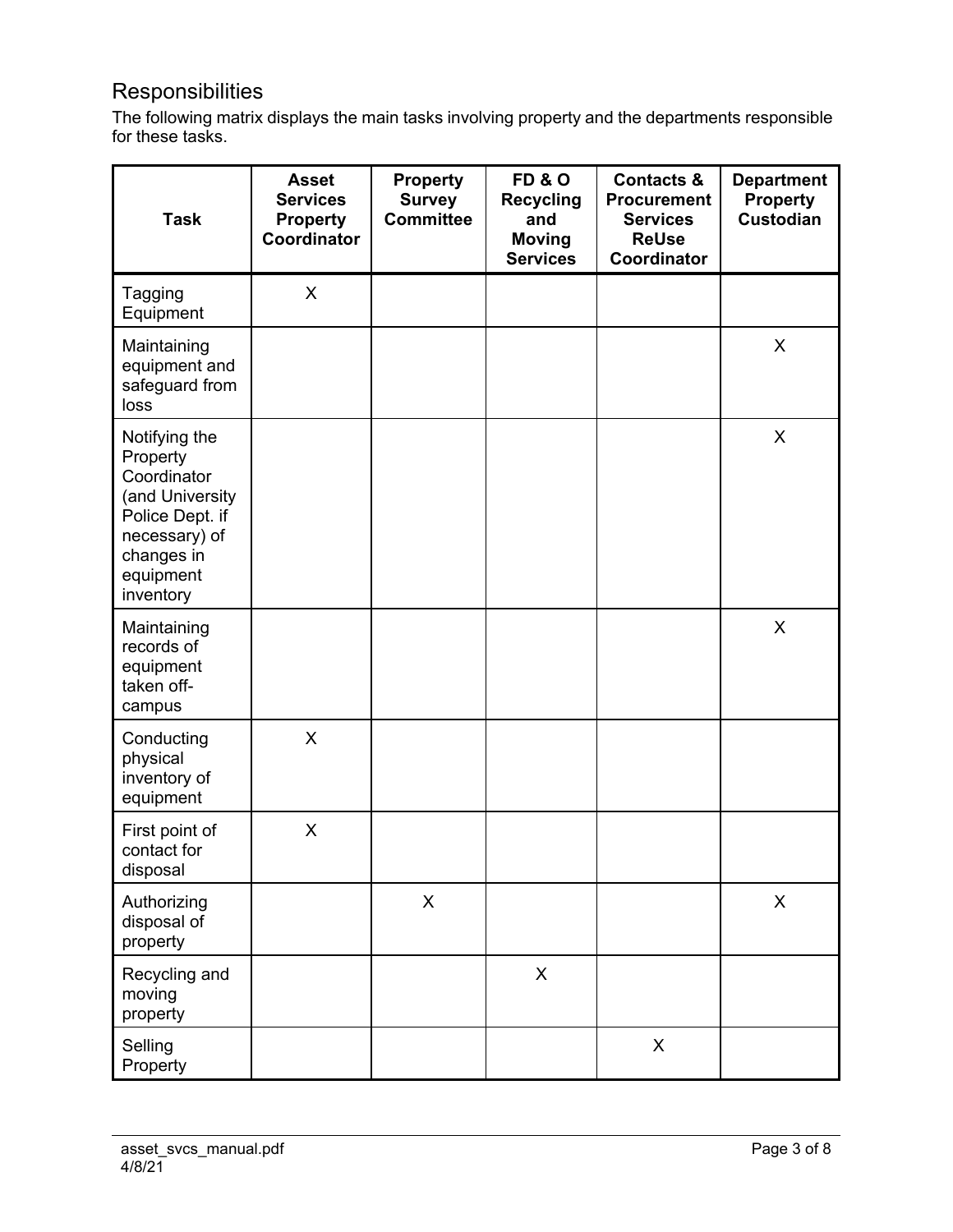Other tasks relating to property and the departments responsible include:

- Accounting for capital assets – [Accounting Services](http://www.sjsu.edu/fabs/services/accounting/index.php)
- Maintain inventory record of university property– [Asset Services](http://www.sjsu.edu/fabs/services/assets/index.php)
- Maintaining detailed construction accounting records – [Facilities Development and](http://www.sjsu.edu/fdo/) [Operations \(FD&O\) Administrative Services](http://www.sjsu.edu/fdo/)
- Maintaining detailed IT infrastructure records Information Technology Services
- Property insurance – [Risk Management](http://www.sjsu.edu/fabs/services/risk/index.php)
- Acceptance of gifted property University [Advancement](http://www.sjsu.edu/advancement/)
- Computer data security Information Technology [Services \(ITS\)](http://its.sjsu.edu/)
- Maintenance of land, buildings, infrastructure, and the vehicle fleet FD&O (various departments)
- Receiving, delivering, and returning equipment – [Distribution](http://www.sjsu.edu/fabs/services/distribution/index.php) Services

## <span id="page-4-1"></span><span id="page-4-0"></span>Acquisition

#### **Purchases**

Property is purchased via [a Ways to Pay](http://www.sjsu.edu/fabs/services/p2p/pay/index.php) process, but must also be tracked separately for purposes of internal control and financial reporting. If the unit cost of an item is \$5,000 or more (inclusive of sales/use tax and freight) and has a life expectancy of two years or more, it is considered a capital asset. Capital assets are recorded as assets for financial reporting purposes and must be depreciated over their useful lives.

#### <span id="page-4-2"></span>**Returns**

When property must be returned to the vendor, departments must complete the Shipment [Request.](http://www.sjsu.edu/fabs/how-we-can-help/forms-resources/forms.php#S) If the equipment has already been tagged, notify the Property Coordinator immediately to remove the tag. Distribution Services will forward a copy of the Shipment Request to the Property Coordinator, which will complete the Property Survey Report and forward to the department for signature.

## <span id="page-4-3"></span>**Donated Property and Gifts**

There are two types of property donated to the University: Donated Property and Gifts. "Donated Property" is purchased by the auxiliary and donated to the University. "Gifts" are defined as property donated by an external party and accepted by University Advancement. Donated property and gifts may require approval by ITS, the Art Collection Committee, and/or FD&O for conformance with university standards before acceptance by the University. If valued at \$5,000 or more, the Property Coordinator must tag the donated property or gift and create a record in the Asset Management System. All donated property and gifts must be recorded at fair market value per GASB 72, Fair Value Measurement and Application. The fair market value is the current market price that is required to acquire property in the current condition at the time of donation.

#### Donated Property

The auxiliary will coordinate with the accepting department in completing the [Donated](http://www.sjsu.edu/fabs/docs/donated_property_form.pdf)  [Property Form](http://www.sjsu.edu/fabs/docs/donated_property_form.pdf) for donated property of \$5,000 or more. If the donated property is a new item, the auxiliary will provide a copy of the invoice and check. If the donated property is a used item, the auxiliary will provide sufficient documentation such as internet pricing or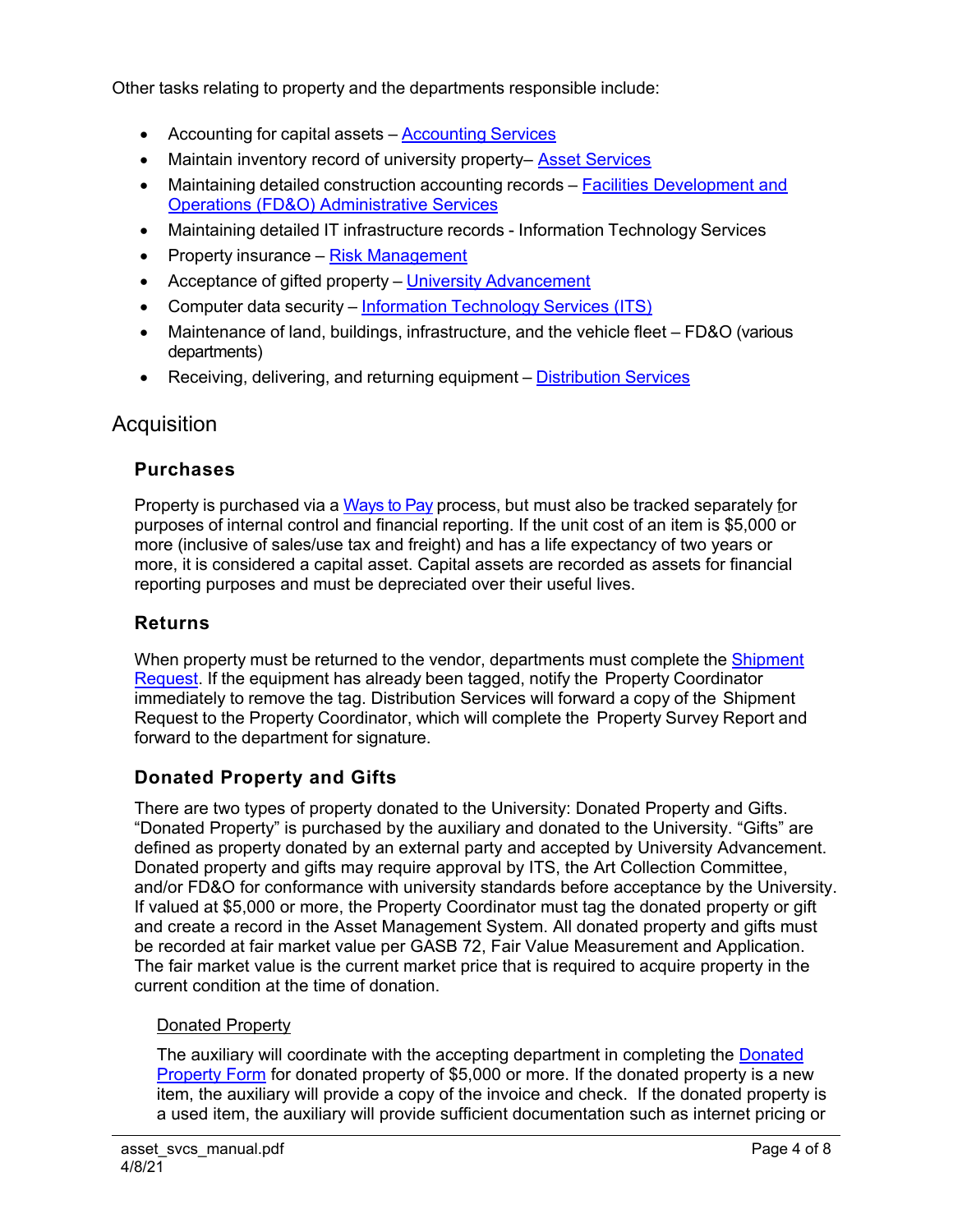vendor pricing to support its fair market value. The auxiliary is also responsible for coordinating and obtaining all necessary signatures and backup documentation for this form prior to submission to University Accounting. The University will manage donated property according to its terms and conditions and issue an ID tag to identify equipment.

#### Gift

University Advancement must complete the [Non-Monetary Gift Acceptance Form](https://www.sjsu.edu/towerfoundation/docs/non-monetary_gift_acceptance_fillable.pdf) and obtain all necessary backup documentation prior to acceptance of a gift. If the value of the gift is equal to or greater than \$5,000, University Advancement will provide a fully signed copy of the form and attach an original appraisal supported by an external appraiser to Asset Services upon final signature.

## <span id="page-5-1"></span><span id="page-5-0"></span>**Maintenance**

## **Tagging**

The Property Coordinator is responsible for tagging all equipment with a value of \$5,000 or more. The Property Coordinator will make arrangements with the custodian department to tag the item. Department Property Custodians can use the Common Finance System AM Physical Inventory Tracking report. (CFS navigation: Asset Management > Physical Inventory > CSU Phy Inventory Tracking) to keep track of their tagged equipment.

Equipment that costs less than \$5,000 (including taxes, freight, etc.) is not tracked, but departments are expected to safeguard all equipment in their custody.

## <span id="page-5-2"></span>**Physical Inventories**

Asset Services conducts inventories on a three-year cycle, notifying Department Property Custodians in advance of the inventory date. On that date, the Property Coordinator, student assistant, or third-party provider will scan electronically all tagged equipment they can find in the inventory location. The Department Property Custodian must account within 10 business days for all equipment not found, either by locating the equipment or filling out a [Property](http://www.sjsu.edu/fabs/docs/survey_rpt.pdf)  [Survey Report](http://www.sjsu.edu/fabs/docs/survey_rpt.pdf) .

Refer to the Stolen [Property](#page-6-0) section if the equipment has been stolen. Note: Departments should not wait until the inventory to report dispositions of equipment. Normally, departments should request approval from the Property Survey Committee **before** disposition – see [Disposition](#page-6-3) section.

When all equipment is accounted for, the Property Coordinator will run a query showing the results of the inventory and have it signed by the Department Property Custodian. The signed report will be retained by Asset Services.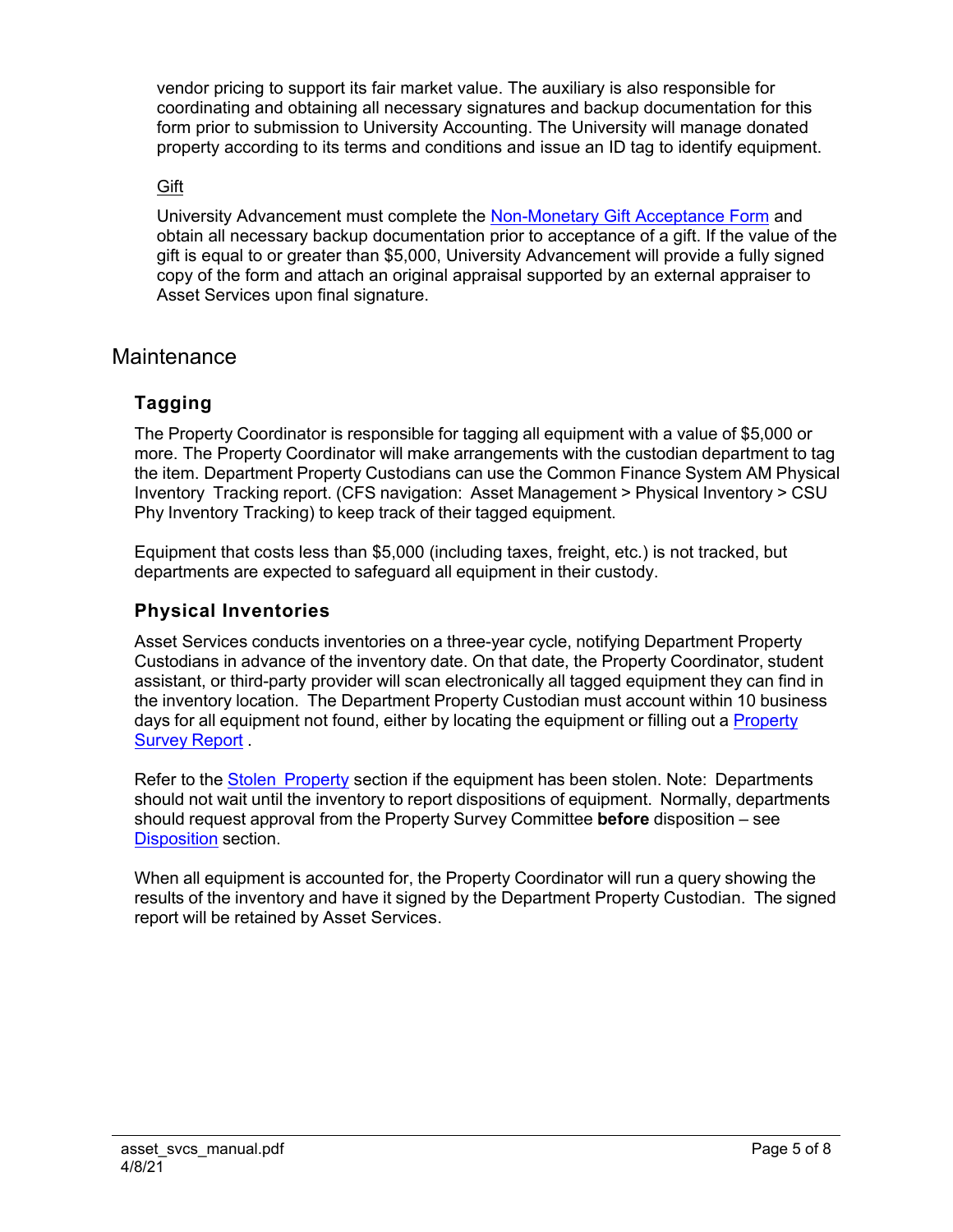## <span id="page-6-0"></span>**Stolen Property**

Complete the Missing [Equipment](http://www.sjsu.edu/fabs/docs/missing_equip_rpt.pdf) Report and notify the San José State University Police Department (UPD) and the Property Coordinator immediately of the loss. UPD will investigate and fill out a police report regarding the loss.

#### <span id="page-6-1"></span>**Movement of Property**

For the recycle, sale, or transfer to another department of property, please see the **[Disposition](#page-6-3)** section. For movement from building to building or room to room within a department, submit an [iServiceDesk](http://admtma.sjsu.edu/) request to FD&O.

#### <span id="page-6-2"></span>**Taking Property Home for University Use**

Removal of property may be authorized only after completing a [Property](http://www..sjsu.edu/fabs/how-we-can-help/forms-resources/forms.php#P) Check Out [Authorization](http://www..sjsu.edu/fabs/how-we-can-help/forms-resources/forms.php#P) form. The Department Property Custodian must retain the signed form until the property is returned. The property must be used for university-related purposes.

#### <span id="page-6-4"></span><span id="page-6-3"></span>**Disposition**

#### **First Point of Contact**

The Property Coordinator is the first point of contact for property disposition, whether or not the property is tagged. If a department has property that is not being utilized, it should submit a [Property](http://www.sjsu.edu/fabs/docs/survey_rpt.pdf) Survey Report to Asset Services. The Property Coordinator performs the following steps:

- Obtains the approval of the University Property Survey Committee for property that is tracked in the Asset Management system.
- Notifies the ReUse Coordinator if the property appears to have value.
- Submits an iServiceDesk request for FD&O Recycling/Moving Services if the property does not appear to have value. Note: the Service Desk will not accept requests for property disposition directly from the custodial department, i.e. that have not gone through Asset Services. This is to assure that dispositions go through the standard approval process.

#### <span id="page-6-5"></span>**Approval**

The Property Survey Committee (PSC) oversees the University equipment disposition process. Committee members must approve all property survey and property transfer reports prior to the completion of the disposition transaction. PSC approval is required for the disposition of both capitalized equipment and non‐capitalized equipment that is deemed trackable or taggable. The PSC notifies the Associate Vice President for Business Services when a department mismanages their property inventory or incurs excessive property loss.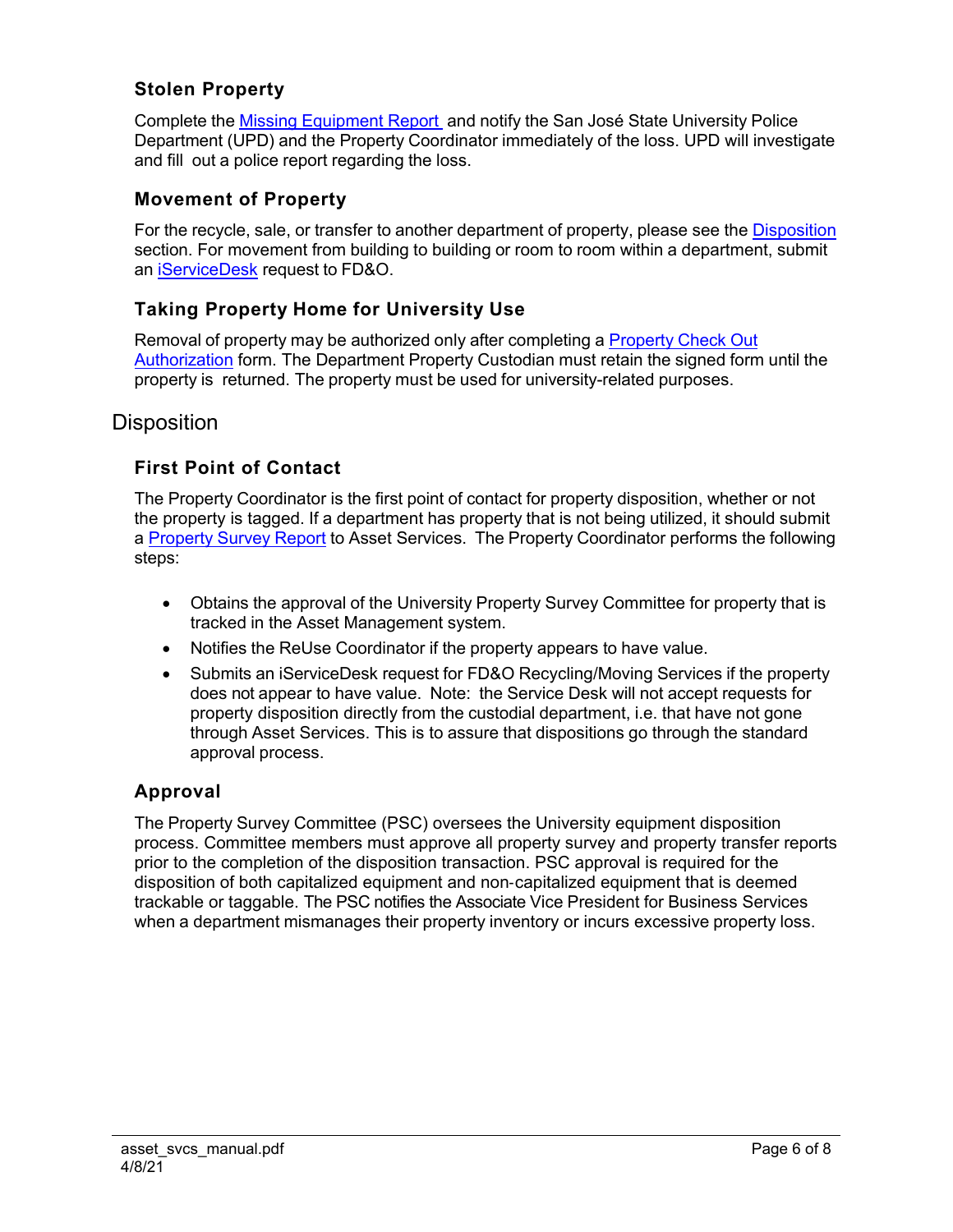## <span id="page-7-0"></span>**ReUse**

The ReUse Coordinator puts equipment in working order up for auction via Public [Surplus,](http://www.publicsurplus.com/) a website designed to assist government agencies with disposal of furniture and equipment.

- First, the equipment will be offered for Internal (Campus) Auction for 7-14 days.
- Items not claimed during the Internal Auction are placed on Public Auction for two weeks.
- Note that university employees and students are considered outside parties for purposes of property disposal. They may participate in the Public Auction, but not the Internal Auction. The university may not gift property of significant value to them.

For more information about the ReUse Program, see the [Furniture/Equipment](http://www.sjsu.edu/finance/about_us/core_services/reuse_program/index.html) ReUse [Program.](http://www.sjsu.edu/finance/about_us/core_services/reuse_program/index.html)

# <span id="page-7-1"></span>Property Policies

University property procedures are designed in accordance with California State University policies as set forth in the [Administration of University Property Policy.](https://calstate.policystat.com/policy/8543126/latest/) These policies in turn refer to the applicable state statutes and regulations and CSU Executive Orders.

## <span id="page-7-2"></span>**Conclusion**

This procedure manual addresses some of the most frequently asked questions regarding property at San José State University. However, we realize that it will not answer all the questions that you might have. If you have additional questions, or would like help in solving a property-related question, please contact the Property Coordinator at (408) 924-1562.